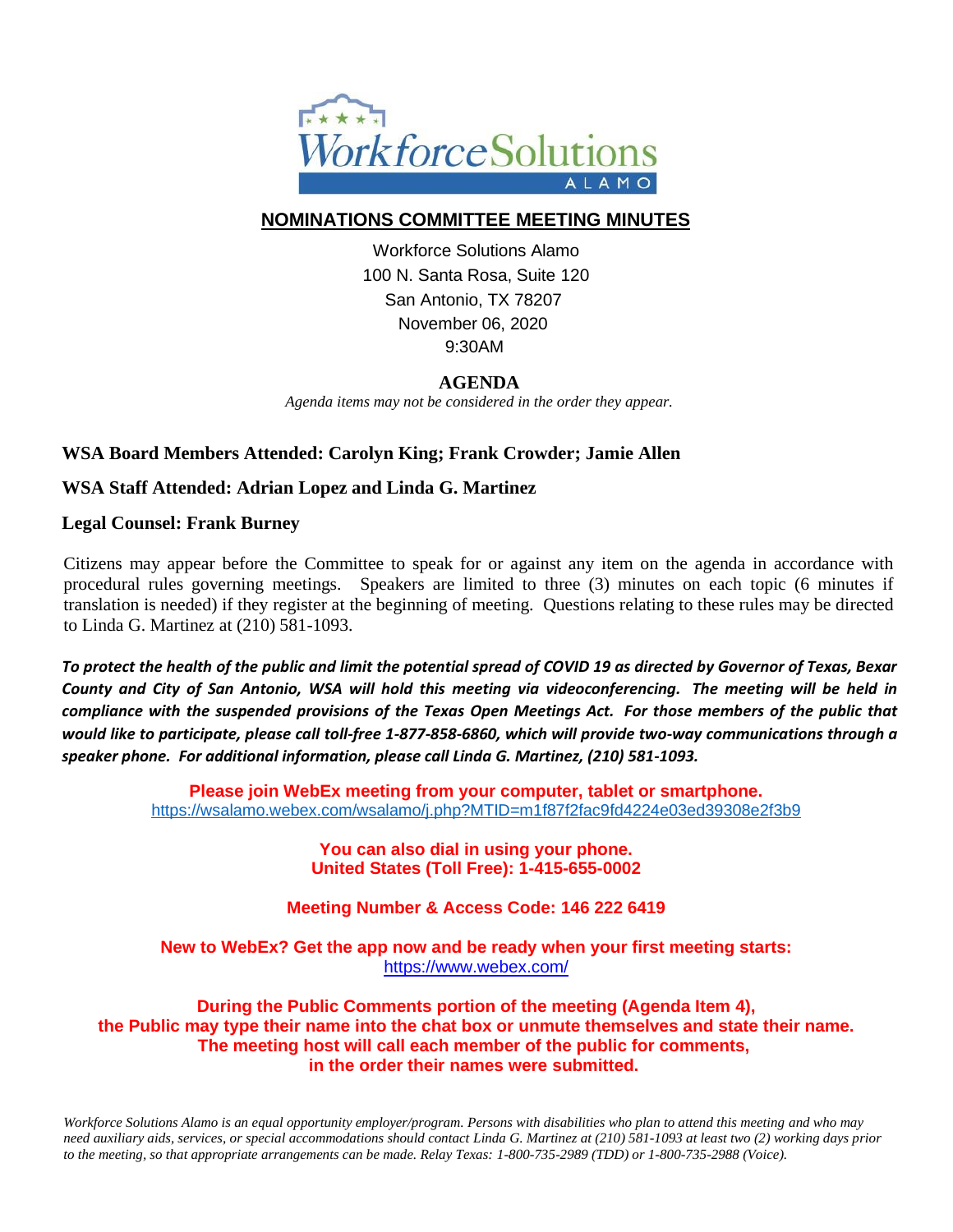- I. Call to Order and Determine Quorum Presenter: Chair Carolyn King  **The meeting was called to order by: Carolyn King @ 9:32am**
- II. Roll Call Presenter: Chair Carolyn King
- III. Declarations of Conflict of Interest Presenter: Chair Carolyn King **There was no conflict of interests declared**
- IV. Public Comment Presenter: Chair Carolyn King **There were no public comments**
- V. Discussion and Possible Action Regarding Process and Elections of Officer Nominations (Chair, Vice-Chair, and Secretary) Presenter: Chair Carolyn King
	- Reviewed and discussed election of officers.
	- The Organization shall be elected by the Board to a one **(1)** calendar year term, or until their successors are elected, and shall be eligible for re-election without limitation.
	- The Board shall elect its officers from the nominations slate and from any nominations from the floor for each office, at the annual meeting of the Board.
	- Committee outlined the specific duties for each position:
		- o The **Chairperson** shall be elected by the Board from among those directors who are representatives of the private sector. The duties of the Chair shall include but are not limited to the following:
			- Preside over meetings of the Board.
			- Make appointments to standing committees, Ad Hoc committees and shall be an ex-officio member of all committees.
			- The Chairperson will serve as the official spokesperson for the Board.<br>■ The Chair or a designee shall represent the Board at state, regional or
			- The Chair or a designee shall represent the Board at state, regional or national meetings concerning workforce development or other business of the Board.
			- Except as otherwise provided by Board policies, Applicable Law or in these Bylaws, the Chair, in the name of the Board, shall execute contracts, plans or other instruments authorized by the Board.
	- The duties of the **Vice Chair** shall include, but are not limited to:
		- In the Chair's absence or temporary disability, the Vice-Chair will exercise all authority and discharge all responsibilities of the Chair subject to restrictions applicable to the Chair.
		- Perform such other duties as may be identified by the Board.
	- The duties of the **Secretary**, which may be the Chief Executive Officer, shall include, but are not limited to:
		- Keep or cause to be kept and certify the minutes of all meetings of the Board.
		- Serve as custodian of corporate records.
		- Perform all duties incident to the office of the Secretary as may be required by law, these Bylaws, or as assigned from time to time by the Board.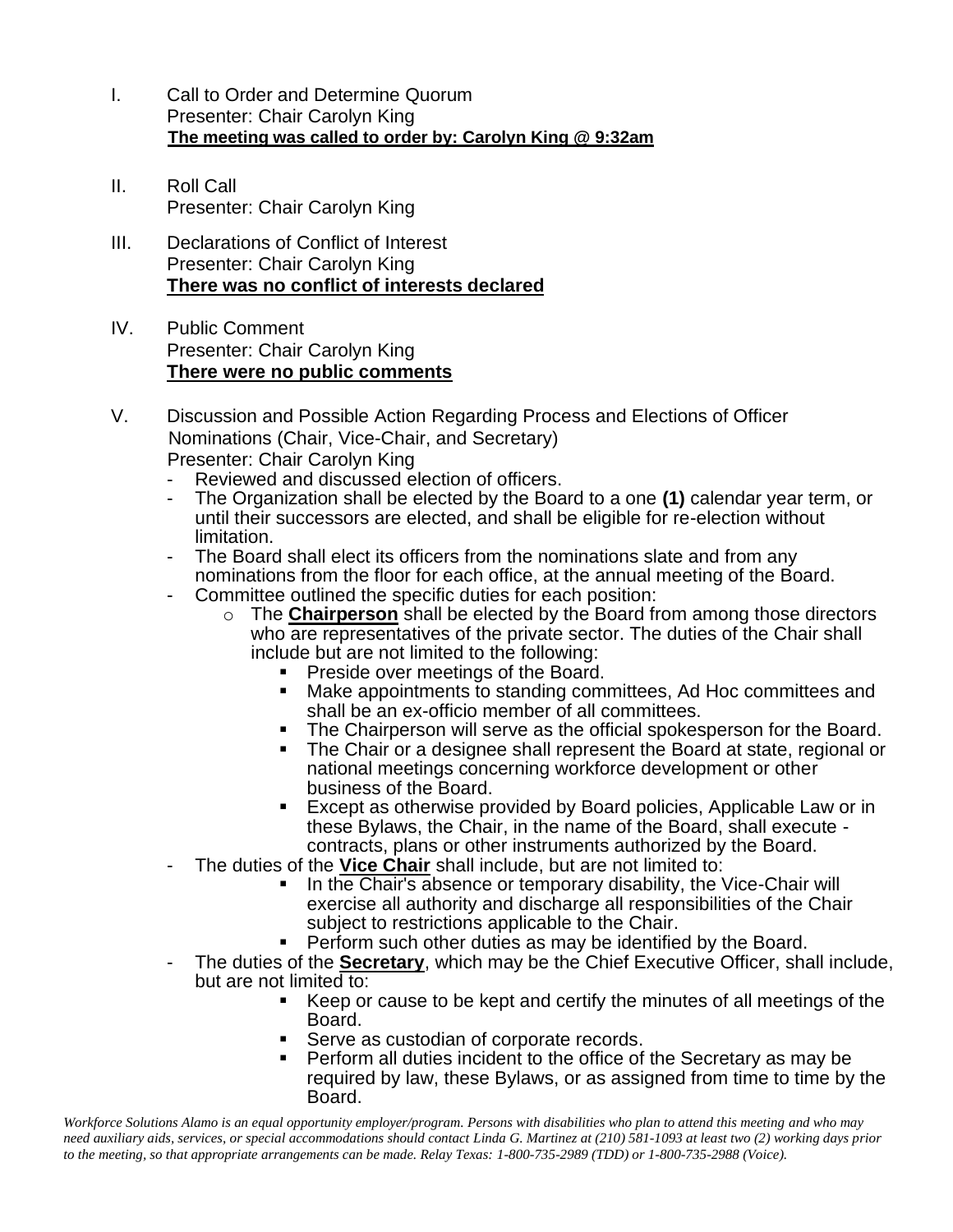- Mr. Frank Burney, Legal Counsel stated: It's a state law that requires the chairperson be from the private sector. Mr. Burney's recommendation was the vice chair should also be from the private sector.
- Selection of Vice Chair from the private sector will be added at the time when the Bylaws are reviewed and updated.
- Committee reviewed the nomination process and timeline.
- Linda sent out a Doodle Poll to Board members requesting self-nominations or nominations for others. Nomination timeline is Nov 5<sup>th</sup> thru Nov. 12<sup>th</sup>.
- Nomination Committee will send out recommendations to Board by Nov. 19th
- Annual Board meeting is scheduled for Dec.  $4<sup>th</sup>$  at which time nominations will be accepted from the floor. Nominated Board members will have an opportunity to provide a brief 1-2-minute presentation.
- Follow-up meeting for Nomination Committee will be scheduled for Nov. 16 at 1PM.
- Committee also reviewed the current Doodle Poll results as of Nov 6:
	- o Chair Nominations: Mr. Juan Solis 2; Leslie Cantu 2
	- o Vice Chair Nominations: Ben Peavey 1; Leslie Cantu 4
	- o Secretary Nominations: John Blaylock- 2
- Carolyn will reach out to those that have been nominated to confirm they are willing to accept the nomination.
- Discussed how voting will be done virtually.
- Ms. Jamie Allen recommended we use 'raising hand' option on WebEx. Only the host/moderator can see the raised hands for votes.
- Carolyn King requested a 'how to' document be prepared and sent to Board prior to meeting.

# VI. Current Review of Board Attendance

Presenter: Chair Carolyn King

- Committee reviewed the attendance of Board Members that have been nominated.
- Frank Burney stated Mr. Juan Solis, Board Chair, was requesting Nomination Committee provide recommendations about removing Board Member(s) due to lack attendance. Also, provided recommendation to give all Board Members a COVID-19 pass allowing all absences to be excused. Due to COVID-19, all meeting has been virtually and there have been more meetings.
- Mr. Adrian Lopez stated Committee of Six requires all Board Members to attend Board meetings. Despite the fact, that all work is done primarily at the committees; committee meeting attendance is not taken into account.
- Mr. Frank Burney stated there is an antiquated policy that was mandated by Committee of Six. State law does not have any requirements about participation. They obviously encourage it but there is no prohibition or guidelines. We have a rolling 12-month period and the Directors must make at least 75% of meetings unless they are excused. Mr. Burney also recommended the Nomination Committee review the attendance of Board members that are below 75% and ask if they are still interested in being on the WSA Board.
- Nomination Committee recommended to accept Frank Burney's recommendation of the COVID-19 pass for absence.
- Ms. Jamie Allen recommended to add a Required Meetings column that will compare last year's and current year meetings.
- VII. Overview of Election Process/Procedure at Board Meeting Presenter: Chair Carolyn King